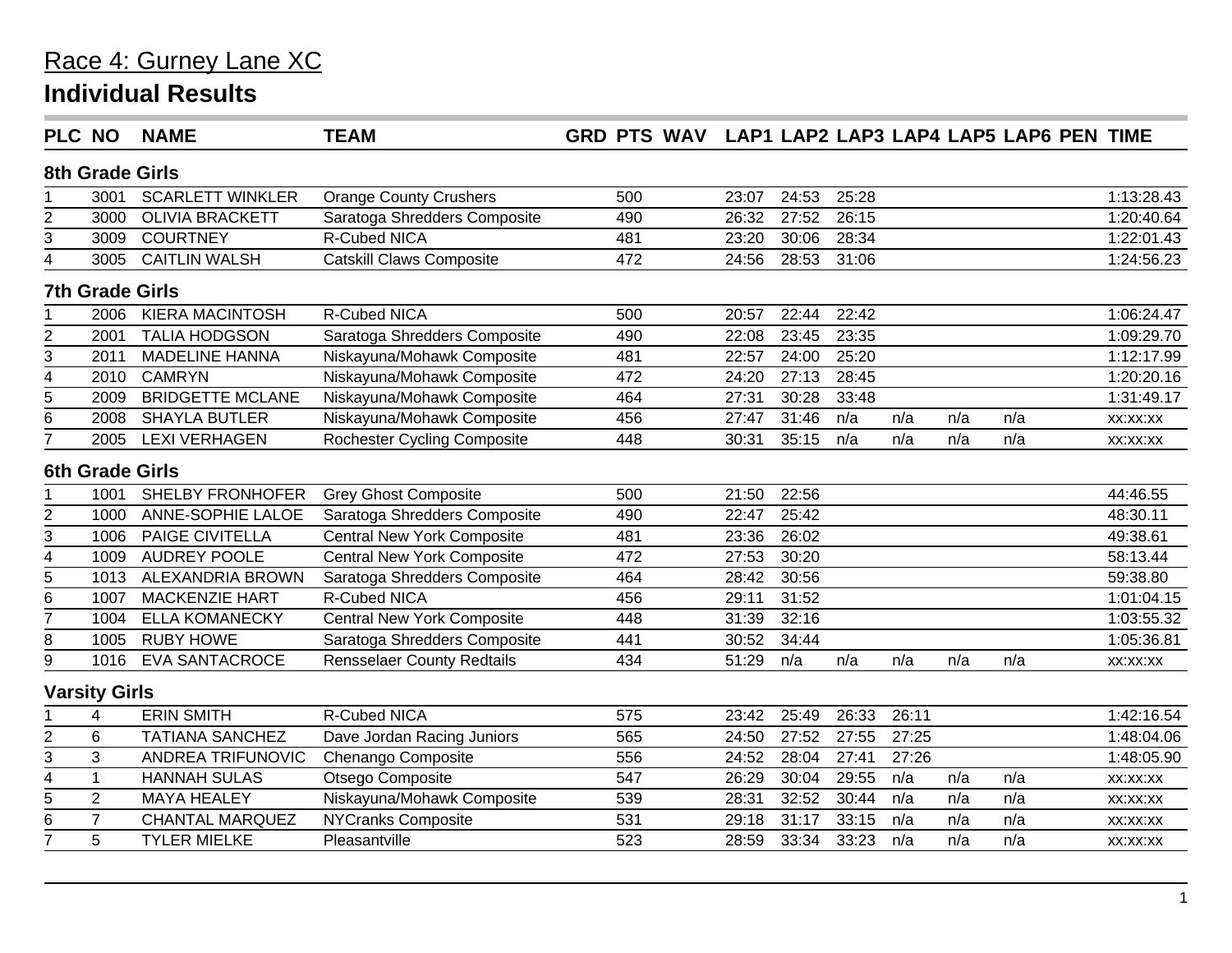| PLC NO                  |      | <b>NAME</b>                     | <b>TEAM</b>                           | GRD PTS WAV LAP1 LAP2 LAP3 LAP4 LAP5 LAP6 PEN TIME |       |       |       |       |     |     |            |
|-------------------------|------|---------------------------------|---------------------------------------|----------------------------------------------------|-------|-------|-------|-------|-----|-----|------------|
| <b>JV Girls</b>         |      |                                 |                                       |                                                    |       |       |       |       |     |     |            |
|                         | 123  | LILLIANA O'DONNELL              | Niskayuna/Mohawk Composite            | 540                                                | 25:30 | 26:42 | 27:33 | 28:38 |     |     | 1:48:24.37 |
| 2                       | 109  | <b>AGATHA RYAN</b>              | <b>Catskill Claws Composite</b>       | 530                                                | 28:23 | 30:22 | 30:43 | n/a   | n/a | n/a | XX:XX:XX   |
| 3                       | 101  | <b>LEAH WYCKOFF</b>             | Otsego Composite                      | 521                                                | 29:45 | 31:26 | 32:10 | n/a   | n/a | n/a | XX:XX:XX   |
| 4                       | 121  | <b>OLIVIA GUZZO</b>             | Niskayuna/Mohawk Composite            | 512                                                | 30:30 | 35:27 | 38:28 | n/a   | n/a | n/a | XX:XX:XX   |
| 5                       | 117  | KARLYNNE SIVERLING R-Cubed NICA |                                       | 504                                                | 35:17 | 42:20 | 42:15 | n/a   | n/a | n/a | XX:XX:XX   |
| 6                       | 111  | <b>ELISE CORBIN</b>             | Niskayuna/Mohawk Composite            | 496                                                | 36:33 | 38:45 | n/a   | n/a   | n/a | n/a | XX:XX:XX   |
| $\overline{7}$          | 115  | <b>GRETA MERRILL</b>            | Niskayuna/Mohawk Composite            | 488                                                | 41:11 | 43:22 | n/a   | n/a   | n/a | n/a | XX:XX:XX   |
| 8                       | 113  | <b>SAYRE CONNORS</b>            | Otsego Composite                      | 481                                                | 42:49 | 48:08 | n/a   | n/a   | n/a | n/a | XX:XX:XX   |
| 9                       | 122  | <b>MADISON LAWRENCE</b>         | <b>Galena Growlers Composite</b>      | 474                                                | 42:45 | 49:53 | n/a   | n/a   | n/a | n/a | XX:XX:XX   |
| 10                      | 112  | <b>JORDAN FRANK</b>             | Niskayuna/Mohawk Composite            | 467                                                | 48:49 | 54:56 | n/a   | n/a   | n/a | n/a | XX:XX:XX   |
| 11                      | 110  | ELIZABETH HOADLEY               | Pleasantville                         | 460                                                | 48:28 | 59:44 | n/a   | n/a   | n/a | n/a | XX:XX:XX   |
| 12                      | 116  | <b>EMMA JARL</b>                | Pleasantville                         | 454                                                | 32:41 | n/a   | n/a   | n/a   | n/a | n/a | XX:XX:XX   |
| $\overline{13}$         | 100  | MCKENNA VERHAGEN                | <b>Rochester Cycling Composite</b>    | 448                                                | 45:41 | n/a   | n/a   | n/a   | n/a | n/a | XX:XX:XX   |
|                         |      | <b>Sophomore Girls</b>          |                                       |                                                    |       |       |       |       |     |     |            |
|                         | 404  | <b>MAGGIE WU</b>                | <b>NYCranks Composite</b>             | 500                                                | 30:12 | 32:14 | 33:15 |       |     |     | 1:35:43.09 |
| $\overline{2}$          | 405  | <b>EMMA MITCHELL</b>            | <b>R-Cubed NICA</b>                   | 490                                                | 33:33 | 35:08 | 37:10 |       |     |     | 1:45:52.91 |
| 3                       | 400  | <b>DELIA MEMMER</b>             | <b>Watervile Mountain Bike</b>        | 481                                                | 33:06 | 36:42 | 36:59 |       |     |     | 1:46:49.74 |
| $\overline{4}$          | 402  | <b>LILY GALLUCCIO</b>           | R-Cubed NICA                          | 472                                                | 34:25 | 36:31 | 36:57 |       |     |     | 1:47:53.98 |
| $\overline{5}$          | 401  | <b>VIDA HENDRICKSON</b>         | Chenango Composite                    | 464                                                | 37:25 | 39:40 | 40:35 |       |     |     | 1:57:40.97 |
| 6                       | 403  | <b>LOUISA SORENSON</b>          | <b>NYCranks Composite</b>             | 456                                                | 38:33 | 40:09 | 42:56 |       |     |     | 2:01:39.57 |
| $\overline{7}$          | 406  | NATALIE STRZEPEK                | <b>Rochester Cycling Composite</b>    | 448                                                | 43:29 | 53:20 | n/a   | n/a   | n/a | n/a | XX:XX:XX   |
|                         |      | <b>Freshman Girls</b>           |                                       |                                                    |       |       |       |       |     |     |            |
|                         | 704  | <b>KATHRYN SMITH</b>            | R-Cubed NICA                          | 500                                                | 28:36 | 28:54 | 30:39 |       |     |     | 1:28:10.17 |
| $\overline{2}$          | 703  | <b>AMBER TRAVIS</b>             | <b>R-Cubed NICA</b>                   | 490                                                | 28:12 | 29:15 | 30:52 |       |     |     | 1:28:20.35 |
| 3                       | 705  | <b>JANNEKE BAKS</b>             | <b>Hudson Valley Velocity Raptors</b> | 481                                                | 28:36 | 30:33 | 33:41 |       |     |     | 1:32:51.00 |
| $\overline{\mathbf{4}}$ | 700  | <b>ERIN FILLION</b>             | Saratoga Shredders Composite          | 472                                                | 35:05 | 43:05 | n/a   | n/a   | n/a | n/a | XX:XX:XX   |
| 5                       | 708  | <b>CHENOA MARQUEZ</b>           | <b>NYCranks Composite</b>             | 464                                                | 40:41 | 47:22 | n/a   | n/a   | n/a | n/a | XX:XX:XX   |
| 6                       | 701  | <b>LAURYN LYNCH</b>             | Saratoga Shredders Composite          | 456                                                | 42:35 | 49:24 | n/a   | n/a   | n/a | n/a | XX:XX:XX   |
|                         |      | <b>8th Grade Boys</b>           |                                       |                                                    |       |       |       |       |     |     |            |
|                         | 6026 | <b>AIDEN SCHINDLER</b>          | Pleasantville                         | 500                                                | 18:34 | 20:35 | 19:59 |       |     |     | 59:10.07   |
| $\overline{2}$          | 6034 | <b>OSKAR ZORN</b>               | <b>Grey Ghost Composite</b>           | 490                                                | 18:22 | 20:11 | 20:35 |       |     |     | 59:10.27   |
|                         |      |                                 |                                       |                                                    |       |       |       |       |     |     |            |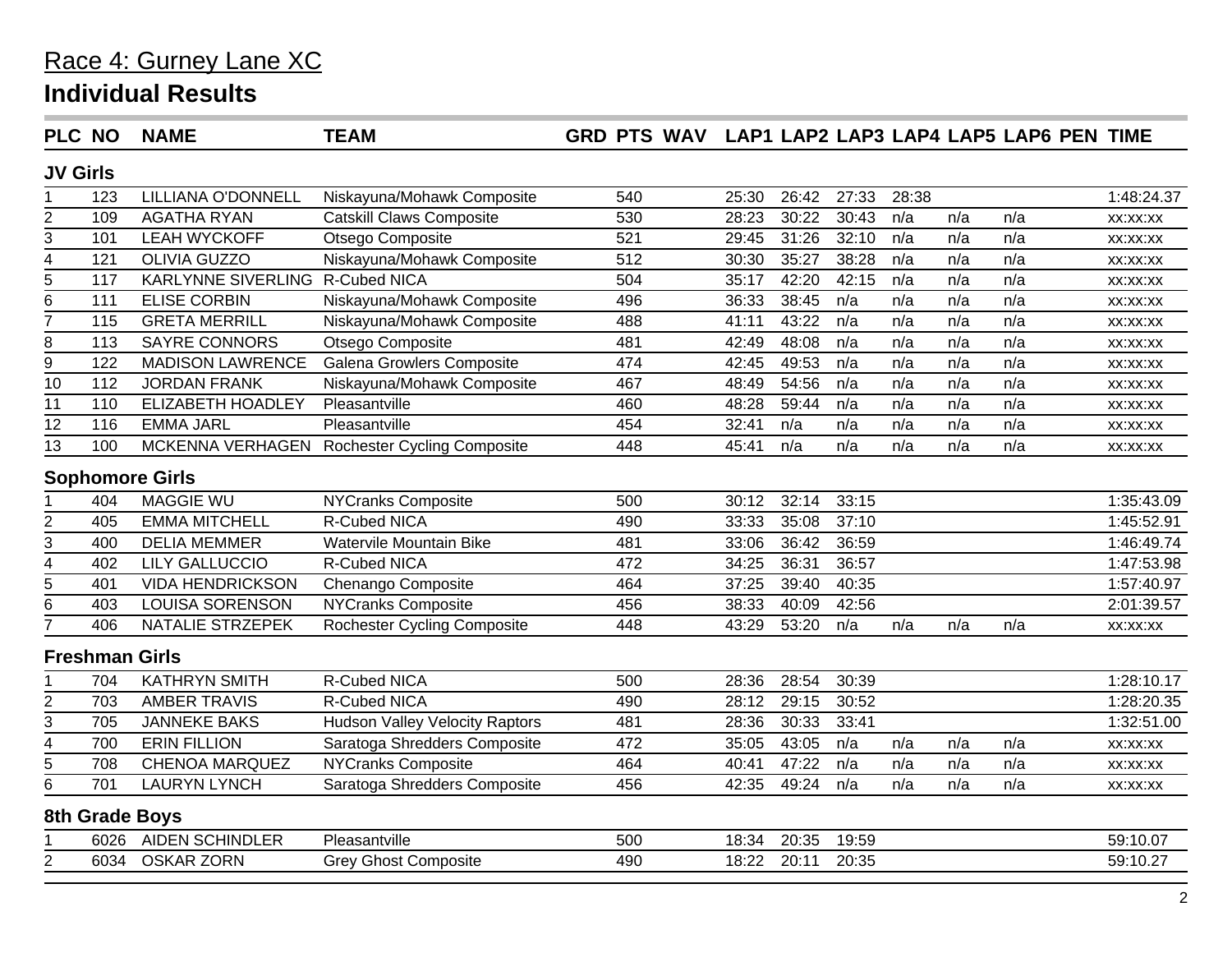| <b>PLC NO</b>   |      | <b>NAME</b>             | <b>TEAM</b>                        | <b>GRD PTS WAV</b> |       |       |       |     |     | LAP1 LAP2 LAP3 LAP4 LAP5 LAP6 PEN TIME |            |
|-----------------|------|-------------------------|------------------------------------|--------------------|-------|-------|-------|-----|-----|----------------------------------------|------------|
| 3               | 6025 | <b>CASCO GENDROU</b>    | <b>Rochester Cycling Composite</b> | 481                | 20:23 | 20:37 | 21:01 |     |     |                                        | 1:02:02.33 |
| 4               | 6027 | <b>JACOB ANDERSON</b>   | Pleasantville                      | 472                | 20:06 | 21:33 | 21:34 |     |     |                                        | 1:03:13.57 |
| $\overline{5}$  | 6017 | SANTIAGO MARQUEZ        | <b>NYCranks Composite</b>          | 464                | 20:46 | 21:16 | 21:10 |     |     |                                        | 1:03:14.49 |
| 6               | 6013 | <b>TYLER STEVENSON</b>  | <b>Catskill Claws Composite</b>    | 456                | 20:35 | 21:22 | 22:04 |     |     |                                        | 1:04:03.16 |
| $\overline{7}$  | 6000 | <b>DANIEL HANCOCK</b>   | Saratoga Shredders Composite       | 448                | 20:43 | 22:43 | 22:45 |     |     |                                        | 1:06:12.71 |
| 8               | 6037 | <b>LIAM INGLESTON</b>   | Niskayuna/Mohawk Composite         | 441                | 20:19 | 23:41 | 22:13 |     |     |                                        | 1:06:14.20 |
| 9               | 6003 | <b>BRENDAN HEAVNER</b>  | Otsego Composite                   | 434                | 23:24 | 23:41 | 22:52 |     |     |                                        | 1:09:57.98 |
| 10              | 6021 | <b>JASON WELLS</b>      | Niskayuna/Mohawk Composite         | 427                | 21:11 | 23:58 | 25:00 |     |     |                                        | 1:10:10.09 |
| 11              | 6028 | <b>BRAYDEN HART</b>     | <b>R-Cubed NICA</b>                | 420                | 21:53 | 24:25 | 24:48 |     |     |                                        | 1:11:07.90 |
| 12              | 6011 | <b>GRANT BROWN</b>      | Catskill Claws Composite           | 414                | 28:37 | 26:42 | 26:03 |     |     |                                        | 1:21:23.70 |
| $\overline{13}$ | 6019 | <b>ANDRE WALKER</b>     | <b>NYCranks Composite</b>          | 408                | 25:41 | 29:08 | 29:40 |     |     |                                        | 1:24:30.72 |
| 14              | 6014 | <b>ELI DESROCHERS</b>   | <b>Catskill Claws Composite</b>    | 402                | 28:38 | 28:03 | 34:16 |     |     |                                        | 1:30:58.15 |
| 15              | 6020 | <b>WALTER MACDONALD</b> | Niskayuna/Mohawk Composite         | 396                | 27:09 | 29:16 | n/a   | n/a | n/a | n/a                                    | XX:XX:XX   |
| 16              | 6024 | <b>LOCHLAN GRABICKI</b> | Niskayuna/Mohawk Composite         | 390                | 27:05 | 33:35 | n/a   | n/a | n/a | n/a                                    | XX:XX:XX   |
| 17              | 6015 | <b>JASPER HANCE</b>     | <b>Catskill Claws Composite</b>    | 385                | 33:06 | 30:01 | n/a   | n/a | n/a | n/a                                    | XX:XX:XX   |
| 18              | 6007 | <b>BRAYDEN KERSHAW</b>  | R-Cubed NICA                       | 380                | 32:23 | 31:05 | n/a   | n/a | n/a | n/a                                    | XX:XX:XX   |
| 19              | 6039 | <b>TYLER DAMMS</b>      | <b>Catskill Claws Composite</b>    | 375                | 31:14 | 33:13 | n/a   | n/a | n/a | n/a                                    | XX:XX:XX   |
| 20              | 6023 | <b>COILLIN FISK</b>     | Niskayuna/Mohawk Composite         | 370                | 29:17 | 36:26 | n/a   | n/a | n/a | n/a                                    | XX:XX:XX   |
| $\overline{21}$ | 6002 | <b>MASON CAMPBELL</b>   | Otsego Composite                   | 365                | 34:31 | 37:05 | n/a   | n/a | n/a | n/a                                    | XX:XX:XX   |
| 22              | 6012 | <b>AXEL JUERGENS</b>    | <b>Catskill Claws Composite</b>    | 360                | 36:38 | n/a   | n/a   | n/a | n/a | n/a                                    | XX:XX:XX   |
| 23              | 6016 | <b>ALEX DENNIS</b>      | Galena Growlers Composite          | 356                | 43:40 | n/a   | n/a   | n/a | n/a | n/a                                    | XX:XX:XX   |
|                 |      | <b>7th Grade Boys</b>   |                                    |                    |       |       |       |     |     |                                        |            |
|                 | 5019 | <b>SYLVAN GARRELTS</b>  | <b>Catskill Claws Composite</b>    | 500                | 18:47 | 18:46 | 18:57 |     |     |                                        | 56:31.25   |
| 2               | 5028 | <b>CAMERON EINHORN</b>  | <b>R-Cubed NICA</b>                | 490                | 20:35 | 23:03 | 22:46 |     |     |                                        | 1:06:24.94 |
| 3               | 5008 | <b>RILEY HIGGINS</b>    | R-Cubed NICA                       | 481                | 21:26 | 23:34 | 22:08 |     |     |                                        | 1:07:09.01 |
| 4               | 5027 | <b>AIDEN SLOAN</b>      | R-Cubed NICA                       | 472                | 20:43 | 23:32 | 24:55 |     |     |                                        | 1:09:11.08 |
| $\overline{5}$  | 5001 | <b>ANTON GVOZDEV</b>    | Saratoga Shredders Composite       | 464                | 23:27 | 22:47 | 23:05 |     |     |                                        | 1:09:21.27 |
| 6               | 5025 | <b>EMMETT KOPELOFF</b>  | <b>Blue Mountain Composite</b>     | 456                | 22:29 | 23:30 | 24:07 |     |     |                                        | 1:10:07.72 |
| 7               | 5026 | <b>HARRISON GREDICK</b> | Pleasantville                      | 448                | 22:32 | 23:51 | 24:20 |     |     |                                        | 1:10:45.03 |
| 8               | 5043 | <b>OLIVER EMPIE</b>     | Otsego Composite                   | 441                | 22:55 | 24:25 | 23:39 |     |     |                                        | 1:11:01.06 |
| 9               | 5000 | <b>CARSON WALKER</b>    | Saratoga Shredders Composite       | 434                | 22:43 | 24:24 | 23:53 |     |     |                                        | 1:11:01.57 |
| 10              | 5023 | <b>JUSTIN COLT</b>      | <b>Orange County Crushers</b>      | 427                | 22:30 | 24:28 | 25:47 |     |     |                                        | 1:12:45.54 |
| 11              | 5020 | <b>AMON OLIVER</b>      | Galena Growlers Composite          | 420                | 25:24 | 27:32 | 26:24 |     |     |                                        | 1:19:21.95 |
| $\overline{12}$ |      |                         |                                    |                    |       |       |       |     |     |                                        |            |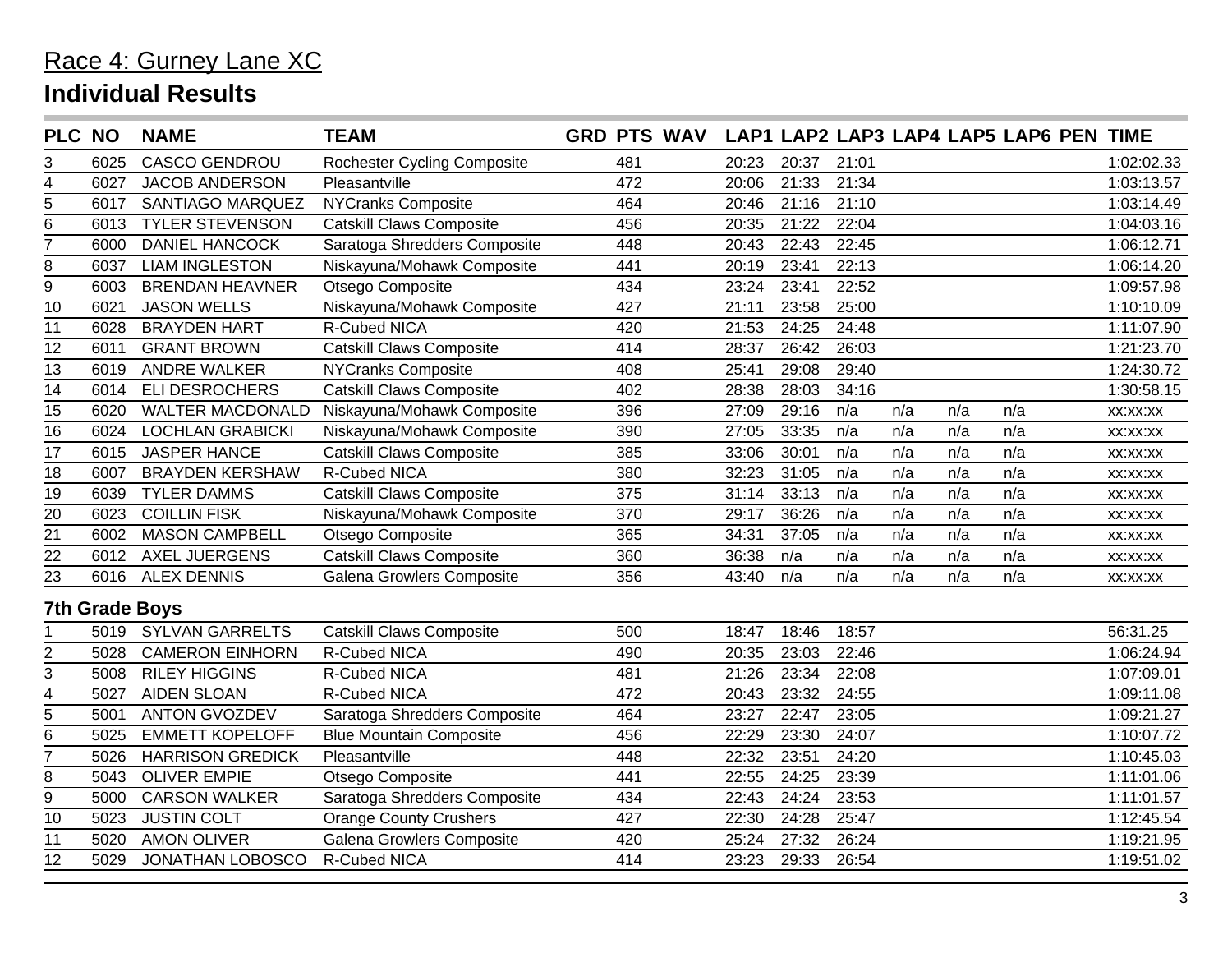|                 | <b>PLC NO</b>       | <b>NAME</b>            | <b>TEAM</b>                                  | GRD PTS WAV LAP1 LAP2 LAP3 LAP4 LAP5 LAP6 PEN TIME |            |       |       |       |       |                |            |  |  |  |
|-----------------|---------------------|------------------------|----------------------------------------------|----------------------------------------------------|------------|-------|-------|-------|-------|----------------|------------|--|--|--|
| 13              | 5037                | <b>CALEB STEHMAN</b>   | R-Cubed NICA                                 | 408                                                | 25:46      | 27:57 | 28:17 |       |       |                | 1:22:01.37 |  |  |  |
| 14              | 5021                | <b>LUCAS HEFFERN</b>   | Niskayuna/Mohawk Composite                   | 402                                                | 25:41      | 28:14 | n/a   | n/a   | n/a   | n/a            | XX:XX:XX   |  |  |  |
| $\overline{15}$ | 5046                | <b>ARAN MCCART</b>     | <b>Grey Ghost Composite</b>                  | 396                                                | 28:08      | 32:21 | n/a   | n/a   | n/a   | n/a            | XX:XX:XX   |  |  |  |
| 16              | 5022                | <b>MILES ELSON</b>     | Niskayuna/Mohawk Composite                   | 390                                                | 34:18      | 30:59 | n/a   | n/a   | n/a   | n/a            | XX:XX:XX   |  |  |  |
| 17              | 5044                | <b>AIDAN HUESTIS</b>   | Otsego Composite                             | 385                                                | 30:49      | 34:30 | n/a   | n/a   | n/a   | n/a            | XX:XX:XX   |  |  |  |
| 18              | 5011                | <b>JACOB SELTZER</b>   | <b>ETR Composite</b>                         | 380                                                | 31:26      | 34:10 | n/a   | n/a   | n/a   | n/a            | XX:XX:XX   |  |  |  |
| 19              | 5041                | <b>CONNOR HARRIS</b>   | Niskayuna/Mohawk Composite                   | 375                                                | 30:25      | 35:53 | n/a   | n/a   | n/a   | n/a            | XX:XX:XX   |  |  |  |
| 20              | 5038                | <b>MATTHEW BEST</b>    | <b>Catskill Claws Composite</b>              | 370                                                | 32:02      | 36:57 | n/a   | n/a   | n/a   | n/a            | XX:XX:XX   |  |  |  |
| 21              | 5045                | <b>JACKSON</b>         | <b>Rensselaer County Redtails</b>            | 365                                                | 36:56      | n/a   | n/a   | n/a   | n/a   | n/a            | XX:XX:XX   |  |  |  |
| $\overline{1}$  | 5032                | <b>ANDREW LAWRENCE</b> | Galena Growlers Composite                    | $\mathbf 0$                                        | <b>DNF</b> |       | ÷.    |       |       | $\blacksquare$ | <b>DNF</b> |  |  |  |
|                 | 6th Grade Boys      |                        |                                              |                                                    |            |       |       |       |       |                |            |  |  |  |
|                 | 4033                | <b>SAM BOGUMIL</b>     | <b>Rochester Cycling Composite</b>           | 500                                                | 20:33      | 19:41 |       |       |       |                | 40:14.77   |  |  |  |
| $\overline{2}$  | 4011                | <b>CONOR BUTTS</b>     | <b>Blue Mountain Composite</b>               | 490                                                | 20:33      | 21:02 |       |       |       |                | 41:36.70   |  |  |  |
| 3               | 4010                | <b>CEDRIC FORGUES</b>  | <b>NYCranks Composite</b>                    | 481                                                | 22:24      | 23:54 |       |       |       |                | 46:19.34   |  |  |  |
| 4               | 4020                | <b>CAMERON DIBADJ</b>  | <b>NYCranks Composite</b>                    | 472                                                | 22:49      | 25:47 |       |       |       |                | 48:36.65   |  |  |  |
| 5               | 4004                | <b>REED LANDA</b>      | <b>R-Cubed NICA</b>                          | 464                                                | 23:51      | 25:43 |       |       |       |                | 49:34.97   |  |  |  |
| 6               | 4015                | <b>BENJAMIN WALZ</b>   | <b>Central New York Composite</b>            | 456                                                | 24:16      | 25:51 |       |       |       |                | 50:07.66   |  |  |  |
| 7               | 4032                | <b>FRANCIS TOLMAN</b>  | <b>Central New York Composite</b>            | 448                                                | 24:38      | 26:13 |       |       |       |                | 50:52.73   |  |  |  |
| 8               | 4003                | <b>MAX FRONHOFER</b>   | <b>Grey Ghost Composite</b>                  | 441                                                | 22:54      | 31:54 |       |       |       |                | 54:49.31   |  |  |  |
| $\overline{9}$  | 4002                | <b>JAMES "PETER"</b>   | <b>R-Cubed NICA</b>                          | 434                                                | 28:02      | 29:02 |       |       |       |                | 57:05.04   |  |  |  |
| 10              | 4006                | <b>JACOB DIIULIO</b>   | Saratoga Shredders Composite                 | 427                                                | 28:12      | 30:23 |       |       |       |                | 58:36.22   |  |  |  |
| 11              | 4029                | <b>JACKSON FULLER</b>  | Saratoga Shredders Composite                 | 420                                                | 28:34      | 31:29 |       |       |       |                | 1:00:04.29 |  |  |  |
| $\overline{12}$ | 4031                |                        | QUINTIN GOODEMOTE Central New York Composite | 414                                                | 30:47      | 31:14 |       |       |       |                | 1:02:02.42 |  |  |  |
| $\overline{13}$ | 4027                | <b>RYAN BURNS</b>      | <b>Hudson Valley Velocity Raptors</b>        | 408                                                | 31:38      | 35:56 |       |       |       |                | 1:07:34.91 |  |  |  |
| 14              | 4026                | <b>DYLAN RAGHAVAN</b>  | Pleasantville                                | 402                                                | 31:41      | 37:43 |       |       |       |                | 1:09:24.25 |  |  |  |
| 15              | 4028                | <b>SHAMUS DONNELLY</b> | <b>Independent Riders</b>                    | 396                                                | 31:22      | 40:10 |       |       |       |                | 1:11:32.49 |  |  |  |
| $\overline{16}$ | 4034                | <b>SILAS ROSE</b>      | <b>Grey Ghost Composite</b>                  | 390                                                | 42:19      | 52:04 |       |       |       |                | 1:34:24.63 |  |  |  |
| 17              | 4025                | PHINEAS LAPUT          | <b>Catskill Claws Composite</b>              | 385                                                | 40:20      | n/a   | n/a   | n/a   | n/a   | n/a            | XX:XX:XX   |  |  |  |
| 18              | 4018                | OLIVER UNDERWOOD       | <b>Grey Ghost Composite</b>                  | 380                                                | 40:25      | n/a   | n/a   | n/a   | n/a   | n/a            | XX:XX:XX   |  |  |  |
| 19              | 4019                | <b>ELIAS GLENN</b>     | <b>Grey Ghost Composite</b>                  | 375                                                | 43:43      | n/a   | n/a   | n/a   | n/a   | n/a            | XX:XX:XX   |  |  |  |
| $\overline{20}$ | 4024                | ZAKARIAH (ZAK)         | <b>Rensselaer County Redtails</b>            | 370                                                | 1:00:1     | n/a   | n/a   | n/a   | n/a   | n/a            | XX:XX:XX   |  |  |  |
|                 | <b>Varsity Boys</b> |                        |                                              |                                                    |            |       |       |       |       |                |            |  |  |  |
|                 | 59                  | <b>JACOB GILSON</b>    | Niskayuna/Mohawk Composite                   | 575                                                | 21:09      | 22:09 | 22:28 | 22:12 | 21:06 |                | 1:49:05.49 |  |  |  |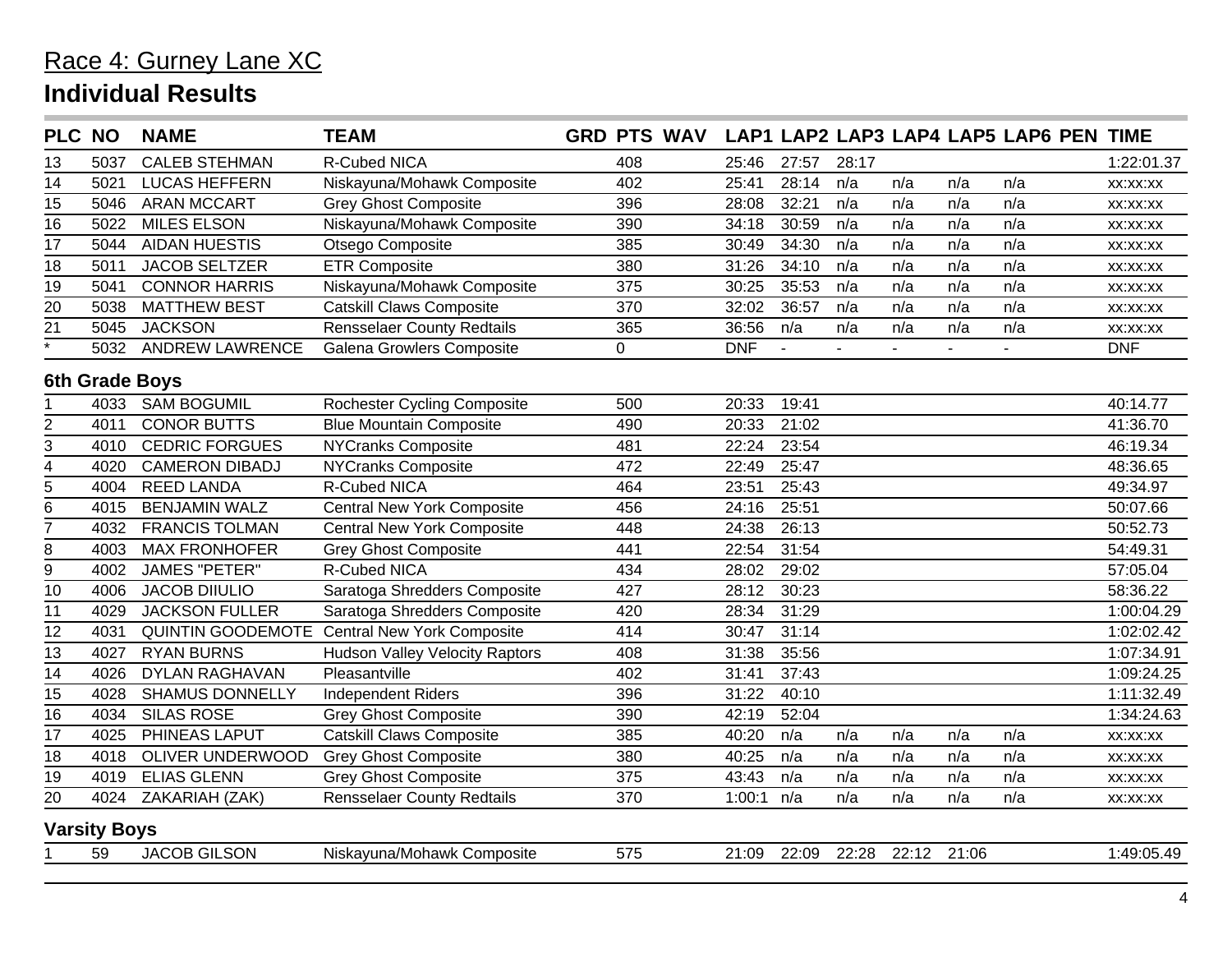|                 | <b>NAME</b>             | <b>TEAM</b>                       |                                                                                            |     |                    |       |       |       |       |     |                                        |  |  |
|-----------------|-------------------------|-----------------------------------|--------------------------------------------------------------------------------------------|-----|--------------------|-------|-------|-------|-------|-----|----------------------------------------|--|--|
| 62              | <b>ANDREW SANCHEZ</b>   | Dave Jordan Racing Juniors        |                                                                                            | 565 | 21:09              | 21:25 | 22:33 | 22:32 | 21:44 |     | 1:49:25.82                             |  |  |
| 51              | <b>KALEB TOSCANO</b>    | <b>Central New York Composite</b> |                                                                                            | 556 | 21:35              | 23:34 | 24:13 | 24:40 | n/a   | n/a | XX:XX:XX                               |  |  |
| 57              | <b>JAMES MCKINLEY</b>   | <b>NYCranks Composite</b>         |                                                                                            | 547 | 21:36              | 23:35 | 24:12 | 25:30 | n/a   | n/a | XX:XX:XX                               |  |  |
| 61              | <b>JACOB MCCARTHY</b>   | Niskayuna/Mohawk Composite        |                                                                                            | 539 | 22:30              | 24:15 | 24:31 | 25:05 | n/a   | n/a | XX:XX:XX                               |  |  |
| 60              | <b>BRAYDEN SHATTUCK</b> | <b>Grey Ghost Composite</b>       |                                                                                            | 531 | 23:20              | 23:53 | 25:37 | 25:16 | n/a   | n/a | XX:XX:XX                               |  |  |
| 55              | <b>JOHN BEDNAREK</b>    | R-Cubed NICA                      |                                                                                            | 523 | 23:29              | 25:39 | 25:55 | 24:59 | n/a   | n/a | XX:XX:XX                               |  |  |
| $\overline{53}$ | <b>LUCAS BARAD</b>      | <b>ETR Composite</b>              |                                                                                            | 516 | 22:58              | 25:23 | 26:19 | 26:46 | n/a   | n/a | XX:XX:XX                               |  |  |
| 52              | <b>SILAS MARVIN</b>     | R-Cubed NICA                      |                                                                                            | 509 | 24:17              | 27:30 | 26:43 | 26:39 | n/a   | n/a | XX:XX:XX                               |  |  |
| 54              | <b>LUCAS SCHADE</b>     | <b>ETR Composite</b>              |                                                                                            | 502 | 24:43              | 26:07 | 27:29 | 28:43 | n/a   | n/a | XX:XX:XX                               |  |  |
| 50              | <b>COLLIN SPEULSTRA</b> | R-Cubed NICA                      |                                                                                            | 495 | 25:46              | 39:28 | n/a   | n/a   | n/a   | n/a | XX:XX:XX                               |  |  |
| <b>JV Boys</b>  |                         |                                   |                                                                                            |     |                    |       |       |       |       |     |                                        |  |  |
| 219             | <b>DREW BROOKS</b>      | <b>Galena Growlers Composite</b>  |                                                                                            | 540 | 21:46              | 22:07 | 23:13 | 23:33 |       |     | 1:30:41.26                             |  |  |
| 208             | <b>EWAN MACDONALD</b>   | Pleasantville                     |                                                                                            | 530 | 22:25              | 23:40 | 23:41 | 24:20 |       |     | 1:34:07.80                             |  |  |
| 242             | <b>TROY WERTHNER</b>    | <b>NYCranks Composite</b>         |                                                                                            | 521 | 22:26              | 23:42 | 23:58 | 24:13 |       |     | 1:34:21.28                             |  |  |
| 207             | <b>NIKIAN SAUTHOFF</b>  | Pleasantville                     |                                                                                            | 512 | 22:26              | 25:15 | 23:44 | 23:31 |       |     | 1:34:57.25                             |  |  |
| 241             | <b>JON TABER</b>        | <b>Central New York Composite</b> |                                                                                            | 504 | 22:44              | 23:23 | 24:57 | 24:30 |       |     | 1:35:36.65                             |  |  |
| 212             | <b>JASPER TRAVIS</b>    | <b>R-Cubed NICA</b>               |                                                                                            | 496 | 23:07              | 24:14 | 24:17 | 25:16 |       |     | 1:36:56.47                             |  |  |
| 213             | <b>KLODEN RAPP</b>      | Chenango Composite                |                                                                                            | 488 | 22:54              | 24:28 | 24:54 | 26:35 |       |     | 1:38:52.91                             |  |  |
| 211             |                         |                                   |                                                                                            | 481 | 23:36              | 25:15 | 27:13 | 26:28 |       |     | 1:42:33.51                             |  |  |
| 221             | <b>GARRET WIDER</b>     | <b>NYCranks Composite</b>         |                                                                                            | 474 | 23:34              | 24:54 | 27:11 | 29:52 |       |     | 1:45:32.38                             |  |  |
| 214             | <b>TYLER HOPKINS</b>    | Chenango Composite                |                                                                                            | 467 | 23:34              | 26:40 | 27:28 | 29:30 |       |     | 1:47:14.24                             |  |  |
| 243             | <b>AIDAN HOYT</b>       | Chenango Composite                |                                                                                            | 460 | 24:36              | 27:08 | 27:10 | 28:29 |       |     | 1:47:25.22                             |  |  |
| 233             | <b>STEVEN BROWN</b>     |                                   |                                                                                            | 454 | 26:00              | 28:28 | 28:32 | 29:35 |       |     | 1:52:37.65                             |  |  |
| 210             | PHILLIP MAUGHAN         | R-Cubed NICA                      |                                                                                            | 448 | 25:56              | 27:58 | 29:09 | 29:37 |       |     | 1:52:42.17                             |  |  |
| 224             | <b>GARRETT</b>          | Niskayuna/Mohawk Composite        |                                                                                            | 442 | 26:48              | 29:04 | 29:46 | 31:27 |       |     | 1:57:07.78                             |  |  |
| 225             | <b>SEAN MCLANE</b>      | Niskayuna/Mohawk Composite        |                                                                                            | 436 | 25:58              | 29:21 | 30:22 | 33:29 |       |     | 1:59:12.71                             |  |  |
| 226             | <b>BOHDAN KINAL</b>     | Niskayuna/Mohawk Composite        |                                                                                            | 430 | 27:41              | 29:40 | 31:39 | n/a   | n/a   | n/a | XX:XX:XX                               |  |  |
| 205             | <b>NATHAN HEAVNER</b>   | Otsego Composite                  |                                                                                            | 425 | 30:43              | 30:15 | 29:38 | n/a   | n/a   | n/a | XX:XX:XX                               |  |  |
| 222             | <b>LUKE MASTRANDREA</b> |                                   |                                                                                            | 420 | 28:38              | 31:56 | 33:31 | n/a   | n/a   | n/a | XX:XX:XX                               |  |  |
| 235             | <b>DAN THOMPSON</b>     | Galena Growlers Composite         |                                                                                            | 415 | 30:22              |       | 32:56 | n/a   | n/a   | n/a | XX:XX:XX                               |  |  |
| 236             | <b>ANDREW THOMPSON</b>  | <b>Galena Growlers Composite</b>  |                                                                                            | 410 | 31:18              | 32:21 | 32:09 | n/a   | n/a   | n/a | XX:XX:XX                               |  |  |
| 209             | <b>CONNOR COOPER</b>    | R-Cubed NICA                      |                                                                                            | 405 | 30:25              | 32:59 | 34:57 | n/a   | n/a   | n/a | XX:XX:XX                               |  |  |
| 231             | <b>NOLAN BROWN</b>      | <b>Catskill Claws Composite</b>   |                                                                                            | 400 | 33:36              | 33:58 | 41:00 | n/a   | n/a   | n/a | XX:XX:XX                               |  |  |
| 239             | <b>OWEN GRABICKI</b>    | Niskayuna/Mohawk Composite        |                                                                                            | 396 | 35:14              | 40:40 | 39:04 | n/a   | n/a   | n/a | XX:XX:XX                               |  |  |
|                 | <b>PLC NO</b>           |                                   | CHARLES LOBOSCO III R-Cubed NICA<br>Galena Growlers Composite<br><b>NYCranks Composite</b> |     | <b>GRD PTS WAV</b> |       | 32:11 |       |       |     | LAP1 LAP2 LAP3 LAP4 LAP5 LAP6 PEN TIME |  |  |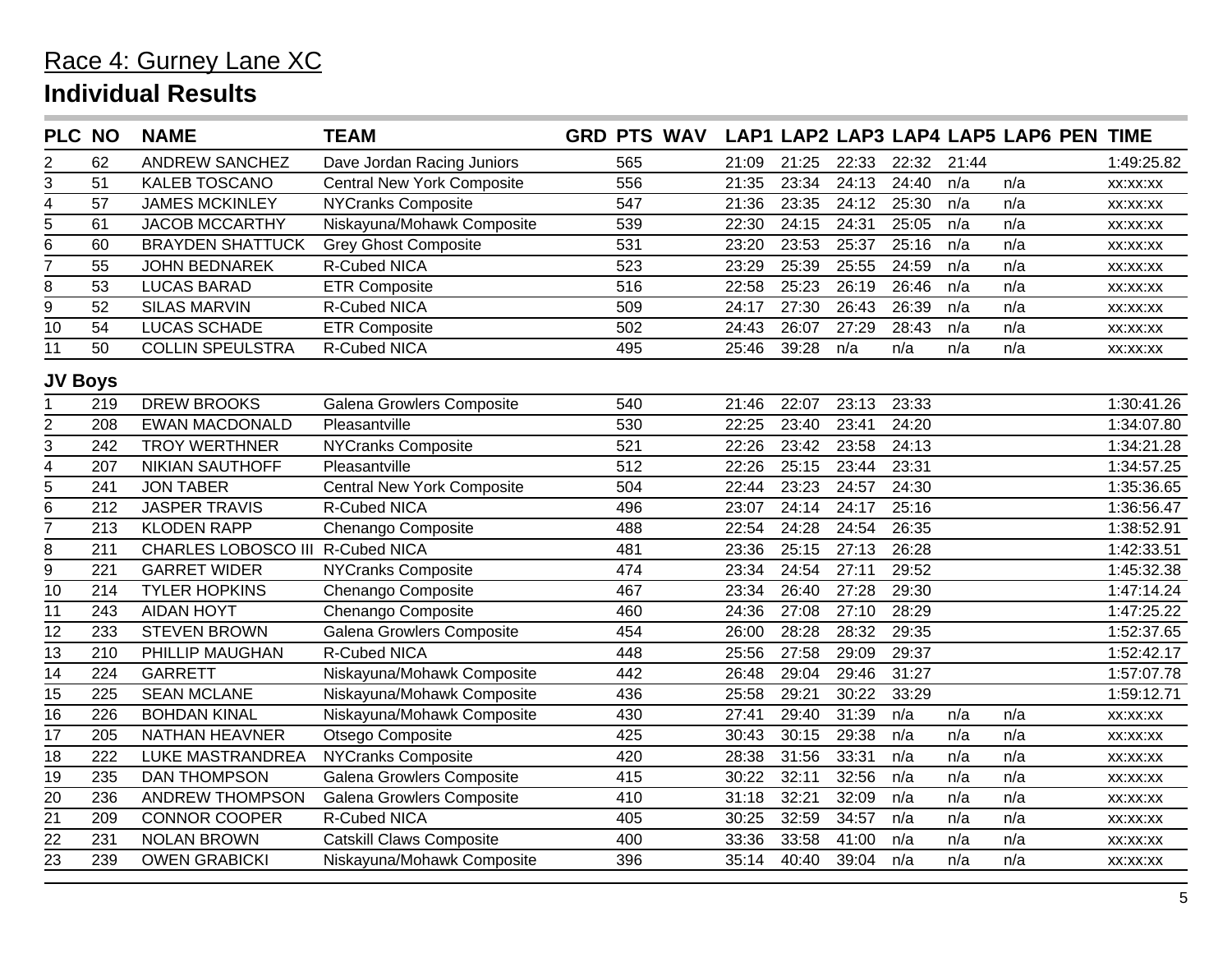|                 | <b>PLC NO</b> | <b>NAME</b>             | <b>TEAM</b>                        | <b>GRD PTS WAV</b> |       |       |       |     |     | LAP1 LAP2 LAP3 LAP4 LAP5 LAP6 PEN TIME |            |
|-----------------|---------------|-------------------------|------------------------------------|--------------------|-------|-------|-------|-----|-----|----------------------------------------|------------|
| 24              | 232           | <b>RYAN WALSH</b>       | <b>Catskill Claws Composite</b>    | 392                | 33:08 | 42:08 | 40:42 | n/a | n/a | n/a                                    | XX:XX:XX   |
| 25              | 227           | <b>NOLAN MCCARTHY</b>   | <b>Rochester Cycling Composite</b> | 388                | 46:41 | 51:02 | n/a   | n/a | n/a | n/a                                    | XX:XX:XX   |
|                 |               | <b>Sophomore Boys</b>   |                                    |                    |       |       |       |     |     |                                        |            |
|                 | 500           | <b>OWEN LETTERMAN</b>   | R-Cubed NICA                       | 500                | 23:50 | 24:48 | 25:03 |     |     |                                        | 1:13:43.04 |
| $\overline{2}$  | 507           | <b>CARTER MOOERS</b>    | <b>NYCranks Composite</b>          | 490                | 24:22 | 26:03 | 25:02 |     |     |                                        | 1:15:29.78 |
| $\overline{3}$  | 502           | LUKE ZEBELMAN           | Pleasantville                      | 481                | 24:12 | 26:04 | 26:08 |     |     |                                        | 1:16:25.02 |
| 4               | 509           | <b>BEN WIKE</b>         | Pleasantville                      | 472                | 25:25 | 26:30 | 26:21 |     |     |                                        | 1:18:17.30 |
| 5               | 512           | <b>MAX RUSSO</b>        | <b>NYCranks Composite</b>          | 464                | 24:55 | 26:35 | 27:09 |     |     |                                        | 1:18:40.02 |
| 6               | 501           | <b>WILLIAM SULAS</b>    | Otsego Composite                   | 456                | 25:33 | 26:31 | 28:03 |     |     |                                        | 1:20:08.78 |
| 7               | 522           | <b>RYAN DEMEO</b>       | <b>NYCranks Composite</b>          | 448                | 25:43 | 28:12 | 26:47 |     |     |                                        | 1:20:43.44 |
| 8               | 515           | <b>COLIN SHERIDAN</b>   | <b>Blue Mountain Composite</b>     | 441                | 25:44 | 27:15 | 28:11 |     |     |                                        | 1:21:11.38 |
| 9               | 503           | MICHAEL MACINTOSH       | <b>R-Cubed NICA</b>                | 434                | 26:34 | 27:34 | 27:06 |     |     |                                        | 1:21:15.32 |
| $\overline{10}$ | 516           | <b>SAM GRIFF</b>        | Pleasantville                      | 427                | 25:32 | 28:17 | 27:50 |     |     |                                        | 1:21:39.84 |
| 11              | 511           | <b>JAKE RUSSO</b>       | <b>NYCranks Composite</b>          | 420                | 26:14 | 27:38 | 27:50 |     |     |                                        | 1:21:43.72 |
| 12              | 519           | <b>NATHAN REED</b>      | <b>Grey Ghost Composite</b>        | 414                | 26:32 | 29:01 | 26:56 |     |     |                                        | 1:22:30.35 |
| 13              | 514           | <b>PATRICK GILBERT</b>  | Niskayuna/Mohawk Composite         | 408                | 26:58 | 28:49 | 28:50 |     |     |                                        | 1:24:38.71 |
| 14              | 535           | <b>DREW MARGELOT</b>    | <b>R-Cubed NICA</b>                | 402                | 28:52 | 29:09 | 30:48 |     |     |                                        | 1:28:51.07 |
| $\overline{15}$ | 518           | <b>LUCAS ALBER</b>      | Niskayuna/Mohawk Composite         | 396                | 29:33 | 30:34 | 30:11 |     |     |                                        | 1:30:19.89 |
| 16              | 532           | <b>BANYAN LOVE</b>      | <b>Fingerlakes Composite</b>       | 390                | 28:51 | 32:12 | 31:06 |     |     |                                        | 1:32:09.51 |
| $\overline{17}$ | 530           | <b>EBEN PERKINS</b>     | R-Cubed NICA                       | 385                | 30:40 | 31:46 | 31:48 |     |     |                                        | 1:34:16.36 |
| 18              | 523           | <b>BENJAMIN</b>         | <b>Catskill Claws Composite</b>    | 380                | 30:02 | 32:25 | 31:58 |     |     |                                        | 1:34:26.01 |
| 19              | 526           | <b>ALEX DOWNS</b>       | R-Cubed NICA                       | 375                | 29:39 | 35:15 | 34:33 |     |     |                                        | 1:39:29.37 |
| 20              | 536           | <b>GERIK RYNSKI</b>     | <b>Rochester Cycling Composite</b> | 370                | 30:12 | 32:50 | 37:20 |     |     |                                        | 1:40:23.77 |
| $\overline{21}$ | 529           | <b>CHARLIE SHELDON</b>  | Galena Growlers Composite          | 365                | 34:57 | 38:43 | 43:21 |     |     |                                        | 1:57:02.46 |
| $\overline{22}$ | 520           | <b>OWEN EVANS</b>       | <b>Rochester Cycling Composite</b> | 360                | 24:58 | 27:37 | n/a   | n/a | n/a | n/a                                    | XX:XX:XX   |
| 23              | 543           | <b>NASH ROBERTS</b>     | <b>Independent Riders</b>          | 356                | 28:13 | n/a   | n/a   | n/a | n/a | n/a                                    | XX:XX:XX   |
|                 |               | <b>Freshman Boys</b>    |                                    |                    |       |       |       |     |     |                                        |            |
|                 | 817           | <b>JAXSON CALICE</b>    | Chenango Composite                 | 500                | 24:03 | 25:09 | 25:02 |     |     |                                        | 1:14:16.21 |
| $\overline{2}$  | 827           | <b>LAWTON DENIS</b>     | Niskayuna/Mohawk Composite         | 490                | 24:37 | 25:34 | 26:43 |     |     |                                        | 1:16:55.58 |
| 3               | 818           | <b>JACK HENDRICKSON</b> | Chenango Composite                 | 481                | 25:09 | 25:34 | 27:57 |     |     |                                        | 1:18:40.53 |
| 4               | 828           | <b>LANDON KINAL</b>     | Niskayuna/Mohawk Composite         | 472                | 24:37 | 26:03 | 28:39 |     |     |                                        | 1:19:20.83 |
| 5               | 824           | <b>BRAEDON BAKER</b>    | Galena Growlers Composite          | 464                | 24:49 | 26:30 | 28:13 |     |     |                                        | 1:19:34.08 |
| $\overline{6}$  | 806           | NOAH JOHNSON            | Niskayuna/Mohawk Composite         | 456                | 26:54 | 28:16 | 30:52 |     |     |                                        | 1:26:03.91 |